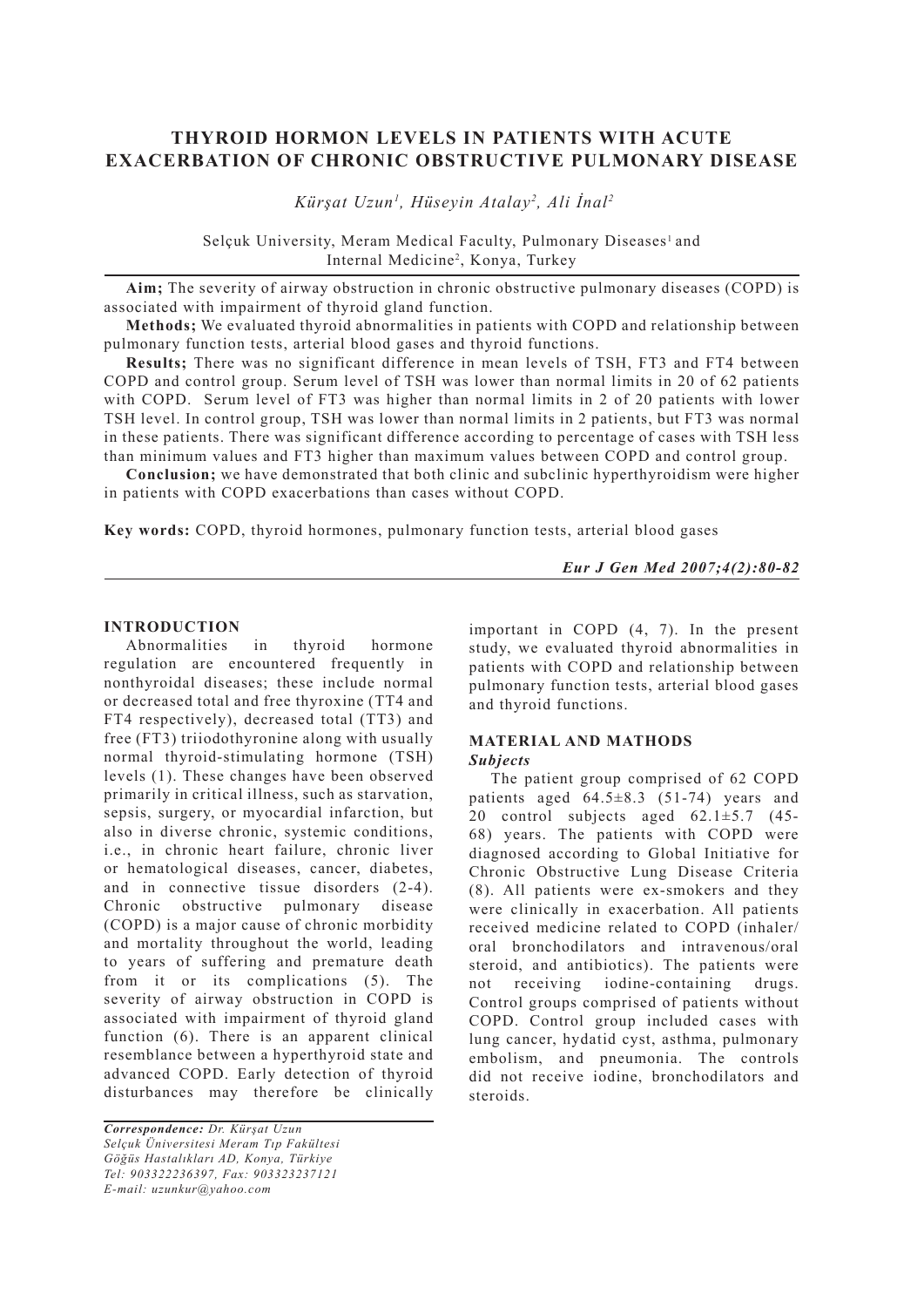Table: Characteristics of two groups.

|                  | COPD             | Control          |
|------------------|------------------|------------------|
| TSH, µIU/mL      | $1.04 \pm 1.02$  | $1.07 \pm 0.658$ |
| $FT3$ , $pg/mL$  | $2.44 \pm 1.15$  | $2.57 \pm 1.03$  |
| $FT4$ , $pg/dL$  | $1.12 \pm 0.312$ | $1.54 \pm 1.56$  |
| $Hb$ , $gr/dL$   | $14.2 \pm 2.0$   | $13.8 \pm 1.9$   |
| Htc, $\%$        | $44.7 \pm 7.3$   | $44.9 \pm 12.8$  |
| $PO_2$ , mmHg    | $46.37 \pm 13.6$ | $62 \pm 8.2$     |
| $PCO_{2}$ , mmHg | $42.7 \pm 12.2$  | $32.2 \pm 8.2$   |
| pH               | $7.39 \pm 0.1$   | $7.46 \pm 0.6$   |
| SatO,, $\%$      | $74.1 \pm 16.0$  | $86.0 \pm 5.0$   |
| $HCO3$ , mmol/L  | $26.0\pm 6.0$    | $23.7 \pm 1.5$   |
| $FEV_1, %$       | $42.2 \pm 15.6$  | $64.3 \pm 32.6$  |
| FVC, %           | $49.8 \pm 15.1$  | $67.3 \pm 19.5$  |
| FEV,/FVC, %      | $60.3 \pm 16.0$  | $65.7 \pm 14.4$  |
|                  |                  |                  |

### *Study Design*

The patients were admitted to the pulmonary department. In all patients, a clinical history was taken and physical examination was performed. Pulmonary function tests and arterial blood gas analysis were performed in patients with stable COPD. Serum levels of free triiodothyronine (FT3), free thyroxine (FT4) and thyroid-stimulating hormone (TSH) were determined by using the commercial IMMULITE kits, which are solid-phase, twosite chemiluminescent immunometric assays (Immullite, DPC, USA).

#### *Statistical Analysis*

Results were expressed as the mean±SD. Statistical analysis was performed by Student's t test. Significance was defined as a p value  $< 0.05$ .

#### **RESULTS**

The characteristics of all patients were showed in table. All patients with COPD suffered from severe irreversible airway obstruction with a FEV1 in percentage predicted of 42.2±15.5 %. All patients with COPD had hypoxemia (mean  $PaO<sub>2</sub>$ : 46.4 $\pm$ 13.6  $mmHg$ ), but  $PaCO<sub>2</sub>$  was within normal limits (mean  $PaCO_2$ :  $42.7 \pm 12.2$  mmHg). The mean levels of TSH, FT3 and FT4 were within normal limits in two groups. There was no significant difference in mean levels of TSH, FT3 and FT4 between COPD and control group (p>0.05, p>0.05, p>0.05). Serum level of TSH was lower than normal limits in 20 of 62 patients with COPD. Serum level of FT3 was higher than normal limits in 2 of 20 patients with lower TSH level. Serum level of FT4 was in normal limits in all patients with COPD. In control group, TSH was lower than normal limits in 2 patients, but FT3 was

normal in these patients. There was significant difference according to TSH and FT3 between COPD and control group  $(p<0.01)$ . There was significantly positive correlation between FT3 and saturation of oxygen  $(p<0.05)$ . There were negative correlations between FT4 and hemoglobin or hematocrite levels (p<0.05, p<0.05) (r: -337, r: -281, respectively). There were no correlation between TSH, FT3 or FT4 and  $PaO_2$ ,  $PaCO_2$  and pulmonary function tests.

#### **DISCUSSION**

There is an apparent clinical resemblance between a hyperthyroid state and advanced chronic obstructive pulmonary disease (COPD). In both conditions tachycardia, weight reduction and loss of muscle mass may be found. In COPD complicated by hypoxaemia these traits may be aggravated, since chronic or intermittent hypoxaemia may trigger a hypermetabolic state causing depletion of fat free mass (1). Dimopoulou et al. (9) found that all patients had normal values for resting thyroid hormones. However, in severe COPD, a certain degree of thyroid dysfunction was evident. Semple et al. (10) measured serum TT3 and TT4 levels in 16 patients with stable COPD having a mean  $FEV_1$  below 40% of predicted and did not find any difference among hypercapnics, normocapnics and controls. Gow et al. (11) investigated thyroid function in 20 patients with exacerbation, having severe COPD (highest  $\text{FEV}_1$  40% of predicted). They did not find any correlation between arterial blood gas measurement and thyroid hormone concentrations in patients with COPD. Okutan et al. (12) found that level of FT3 was higher in stable COPD than control group. They reported that there was negative correlation between pulmonary function tests and  $\text{PaO}_2$  or FT3. In our study, the mean levels of thyroid functions were normal in two groups, but there was lower TSH than normal limits in 20 patients with COPD and in 2 patients without COPD. All of our patients had severe COPD. In our study, there was significantly positive correlation between FT3 and saturation of oxygen. There were negative correlations between FT4 and hemoglobin or hematocrite. There was no correlation between thyroid hormone levels and pulmonary functions. Banks and Cooper (13) found no relationship between hormonal levels and lung function in patients with chronic lung disease, and they suggested that most of endocrine dysfunction ascribed to COPD was probably due to factors